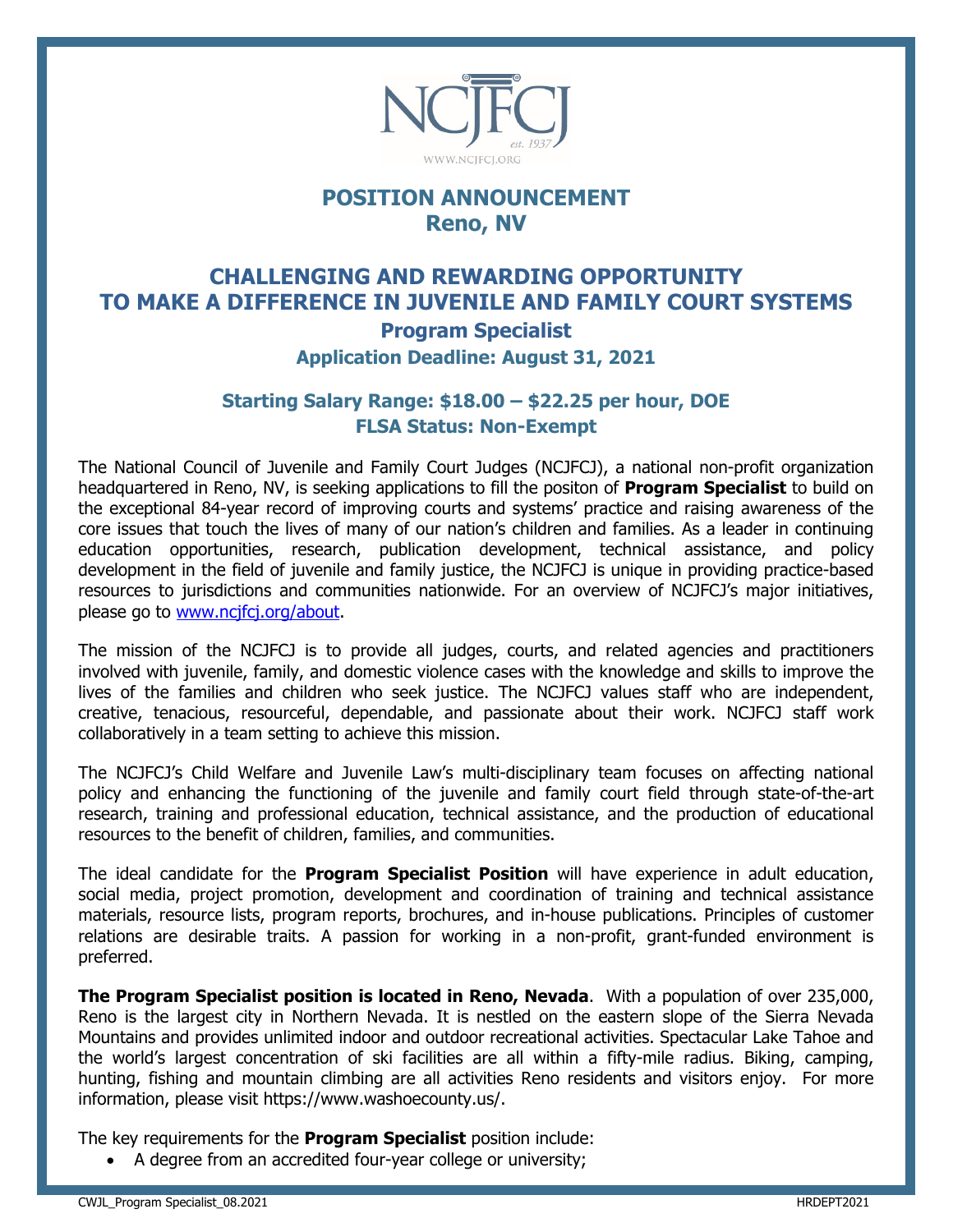- At least two years' experience in law, psychology, sociology, social work, organizational behavior, juvenile justice, or child welfare;
- Experience with coordinating/staffing workshops and developing training and technical assistance materials;
- Experience working with webinar and virtual event technologies.
- Experience working with platforms such as Adobe Connect, Zoom, and Google Suite;
- Skilled in the operation of audio/visual equipment;
- Demonstrated ability to work in a team setting and process-oriented environment as well as work independently to initiate, organize, and follow tasks to completion;
- The ability to work cooperatively with staff, partner organizations, child welfare agencies, domestic violence advocacy groups, the judiciary, and advisory committees and groups;
- Strong organizational, computer, and verbal and written communication skills;
- Proficient in Microsoft Suite;
- Experience with maintaining web sites;
- Background or experience in nonprofit or grant-funded environment:
- Willing and able to frequently travel nationwide; and
- Occasional lifting up to 50 lbs. may be required.

Other duties for this position include:

- Provide webinar coordination and scheduling
- Conduct webinar intakes with requestors
- Communicate webinar needs to program team
- Provide information to and communicate with web developer about the creation of webinar registration links
- Serve as registrar
- Secure webinar materials from requestors
- Schedule and conduct practice sessions with requestors
- Create webinar rooms (layout design, interactive activity preparation)
- Secure closed captioning and interpreters as required
- Provide live support during webinar (introductions, assist presenters, answer questions about webinar process, alert presenters to questions from audience, monitor session time, close out event)
- Prepare post-webinar materials and send to requestors (chat transcripts, question and answer transcripts, closed caption transcripts, webinar recordings)
- Troubleshoot and resolve technical, scheduling, and content issues in real-time
- Provide technical assistance on the Adobe Connect platform

The successful candidate for this position must be able to travel to and relocate to Reno, Nevada. The NCJFCJ is not able to provide reimbursement for interview travel or relocation expenses.

The NCJFCJ's current benefit package includes medical/dental/vision/prescription coverage for full-time employees and their dependents, life insurance, and retirement savings plan with employer match after one year of employment. If you are a dynamic and professional individual who appreciates demanding yet gratifying work, we invite you to submit your completed application materials.

#### **FOR FULL CONSIDERATION, applicants must submit their application no later than Tuesday, August 31, 2021:**

- Tailored Letter of Interest
- Résumé or CV,
- National Council Application form

 $\sim$  NCJFCJ is proud to be an Equal Opportunity Employer  $\sim$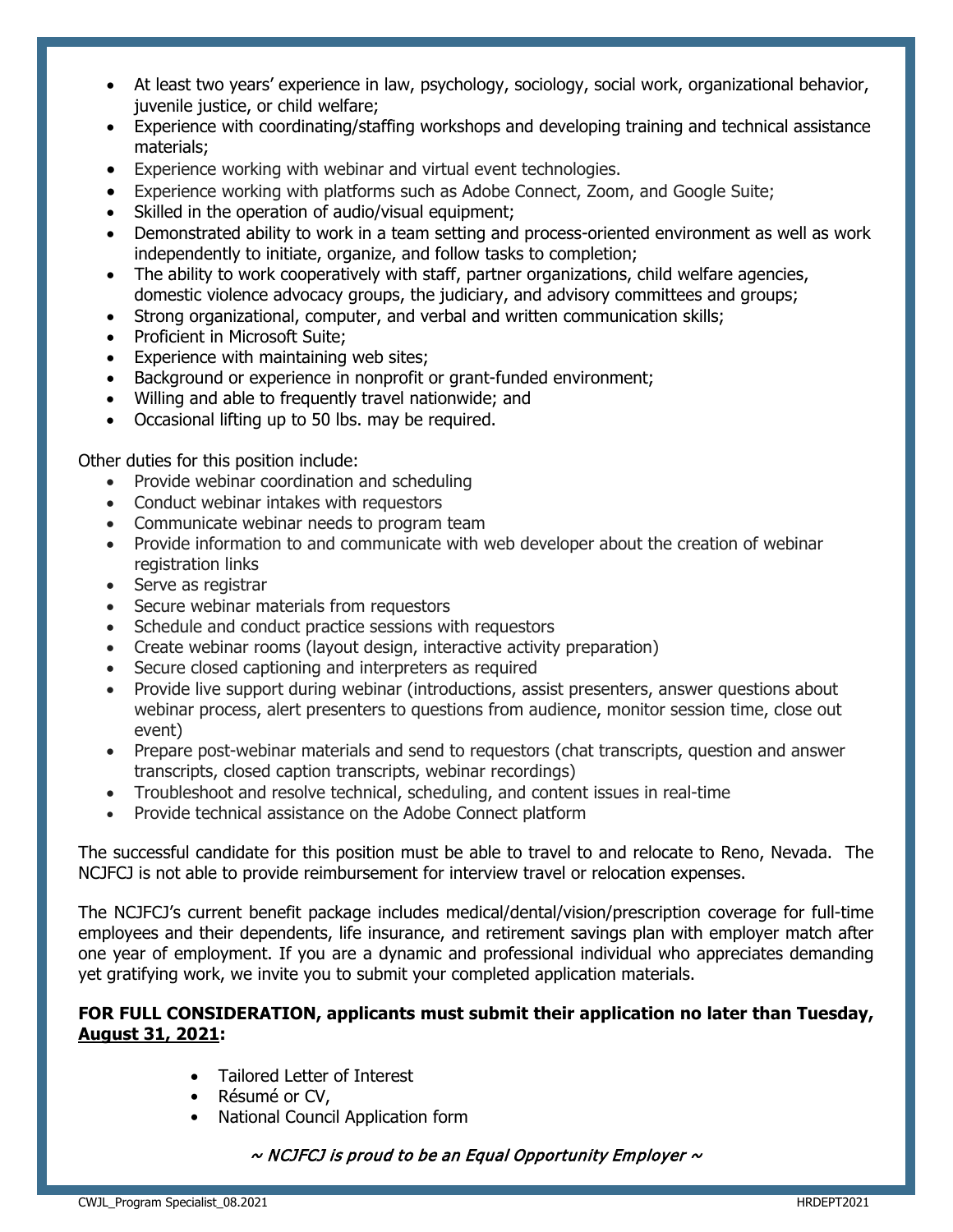# **NATIONAL COUNCIL OF JUVENILE AND FAMILY COURT JUDGES POSITION DESCRIPTION**

# PROGRAM SPECIALIST

| Job Data           | Pay Grade: AOS3<br>Date: | <b>FLSA Status: Non-Exempt</b><br>Reports To: Program Manager, Program Director, Director<br>March 17, 2014                                                                                                                                                                                                                                                                     |
|--------------------|--------------------------|---------------------------------------------------------------------------------------------------------------------------------------------------------------------------------------------------------------------------------------------------------------------------------------------------------------------------------------------------------------------------------|
| <b>Job Summary</b> | constituents.            | The Program Specialist position works in close collaboration with staff and related<br>professionals to initiate and enhance projects and productivity. This position will assist with<br>development of programs; implementing projects; completing research and reports; and<br>gathering and distributing expert content knowledge in assigned area internally and to NCJFCJ |

#### In the performance of their respective tasks and duties, all employees are expected to practice and apply the following principles:

- Grasp broad overview of NCJFCJ and develop working knowledge of its programs and services <br>• Follow organizational and departmental policies, procedures, protocols, and systems
- Follow organizational and departmental policies, procedures, protocols, and systems
- Perform quality work, with or without direct supervision
- Interact professionally and respectfully with all staff, members of the organization, public and private officials, faculty, partners, suppliers, local communities, and the general public
- Work collaboratively and effectively with all members of the organization, whether as a team player, team leader, or individual contributor
- Work independently while understanding the necessity for communicating and coordinating work efforts with managers, staff, and other organizations
- Meet professional and work obligations through efficient work habits by meeting deadlines, honoring schedules, and coordinating resources in an effective and timely manner
- Be self-motivated and highly responsive to individuals, staff, members, and the organization
- Demonstrate independent decision-making, problem-solving, creative thinking, and analytical skills
- Approach work with a positive attitude, sense of humor, and energy
- Willingness to continuously learn and be flexible
- Use discretion in managing sensitive, proprietary, or confidential information
- Be responsible stewards of the organization's resources

**The following generally describes the essential functions, the minimum education, experience, knowledge, skills, and abilities required to enter the job and to perform the responsibilities and duties of this position.**

| Maintain timely and accurate records<br><b>Essential</b><br>Organize and maintain library, publications, and project materials<br>$\bullet$<br><b>Functions</b><br>Serve as a resource by providing accurate and timely response to inquiries from staff,<br><b>Required</b><br>members of the organization, and other professionals<br>Coordinate with staff to establish and maintain Web site<br>• Maintain and utilize databases for recordkeeping, queries, and reporting<br>Manage program displays<br>• Coordinate audio/visual communications for meetings and programs<br>• Provide assistance and support as needed in the completion of projects and tasks<br>Other duties as assigned* | Essential functions and responsibilities may include, but are not limited to, the<br>• Develop training and technical assistance materials, resource lists, program reports, |
|----------------------------------------------------------------------------------------------------------------------------------------------------------------------------------------------------------------------------------------------------------------------------------------------------------------------------------------------------------------------------------------------------------------------------------------------------------------------------------------------------------------------------------------------------------------------------------------------------------------------------------------------------------------------------------------------------|------------------------------------------------------------------------------------------------------------------------------------------------------------------------------|
|----------------------------------------------------------------------------------------------------------------------------------------------------------------------------------------------------------------------------------------------------------------------------------------------------------------------------------------------------------------------------------------------------------------------------------------------------------------------------------------------------------------------------------------------------------------------------------------------------------------------------------------------------------------------------------------------------|------------------------------------------------------------------------------------------------------------------------------------------------------------------------------|